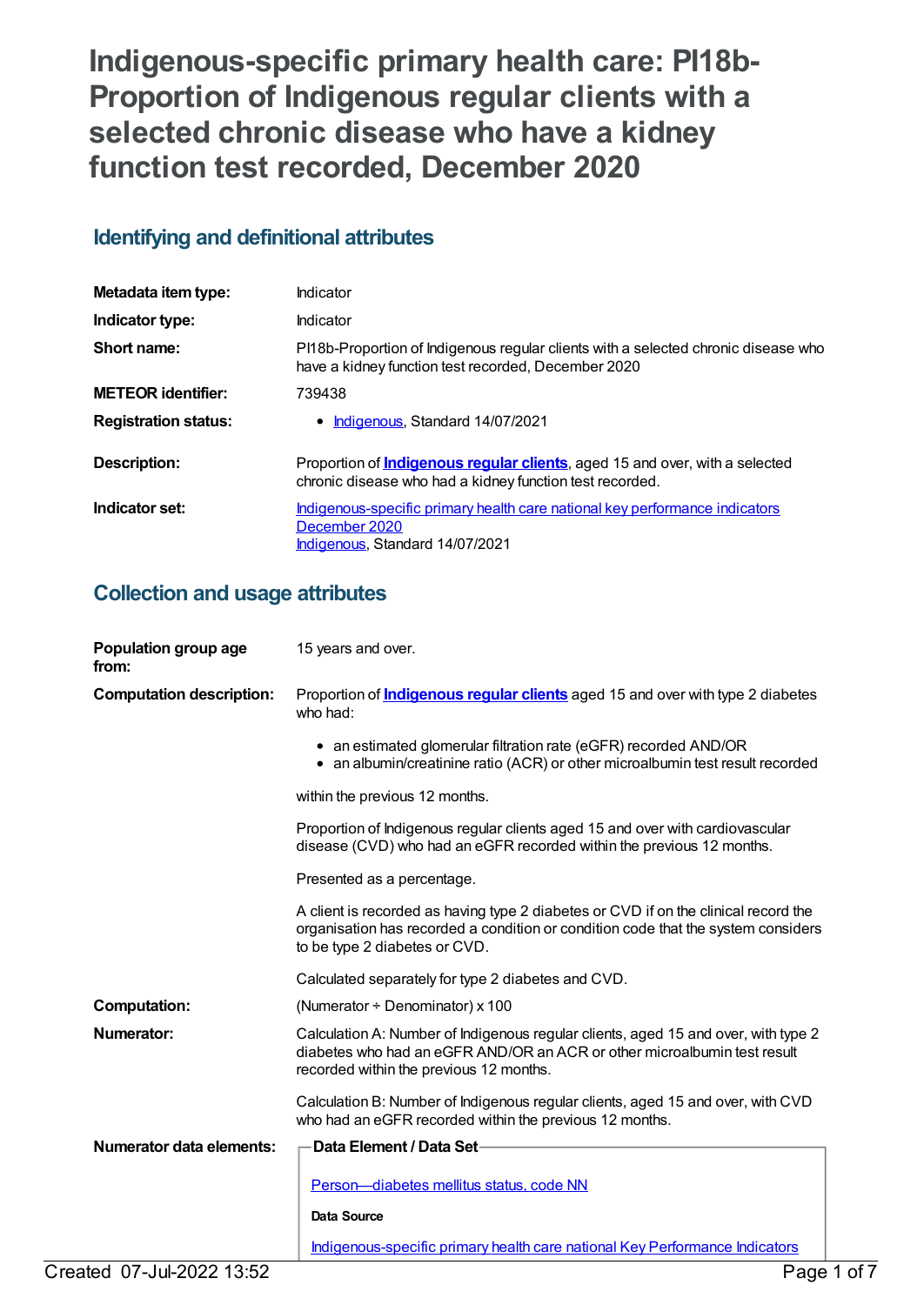(nKPI) data collection

#### **NMDS / DSS**

[Indigenous-specific](https://meteor.aihw.gov.au/content/738532) primary health care NBEDS December 2020

#### **Guide for use**

Type 2 diabetes only.

## **Data Element / Data Set**

#### [Person—age,](https://meteor.aihw.gov.au/content/303794) total years N[NN]

#### **Data Source**

[Indigenous-specific](https://meteor.aihw.gov.au/content/737914) primary health care national Key Performance Indicators (nKPI) data collection

#### **NMDS / DSS**

[Indigenous-specific](https://meteor.aihw.gov.au/content/738532) primary health care NBEDS December 2020

**Guide for use**

Aged 15 and over only.

### **Data Element / Data Set**

[Person—estimated](https://meteor.aihw.gov.au/content/464961) glomerular filtration rate (eGFR) recorded indicator, yes/no code N

#### **Data Source**

[Indigenous-specific](https://meteor.aihw.gov.au/content/737914) primary health care national Key Performance Indicators (nKPI) data collection

#### **NMDS / DSS**

[Indigenous-specific](https://meteor.aihw.gov.au/content/738532) primary health care NBEDS December 2020

# **Data Element / Data Set**

[Person—microalbumin](https://meteor.aihw.gov.au/content/464970) urine test result recorded indicator, yes/no code N

#### **Data Source**

[Indigenous-specific](https://meteor.aihw.gov.au/content/737914) primary health care national Key Performance Indicators (nKPI) data collection

#### **NMDS / DSS**

[Indigenous-specific](https://meteor.aihw.gov.au/content/738532) primary health care NBEDS December 2020

#### **Data Element / Data Set**

[Person—cardiovascular](https://meteor.aihw.gov.au/content/465948) disease recorded indicator, yes/no code N

#### **Data Source**

[Indigenous-specific](https://meteor.aihw.gov.au/content/737914) primary health care national Key Performance Indicators (nKPI) data collection

#### **NMDS / DSS**

[Indigenous-specific](https://meteor.aihw.gov.au/content/738532) primary health care NBEDS December 2020

# **Data Element / Data Set**

Person-Indigenous status, code N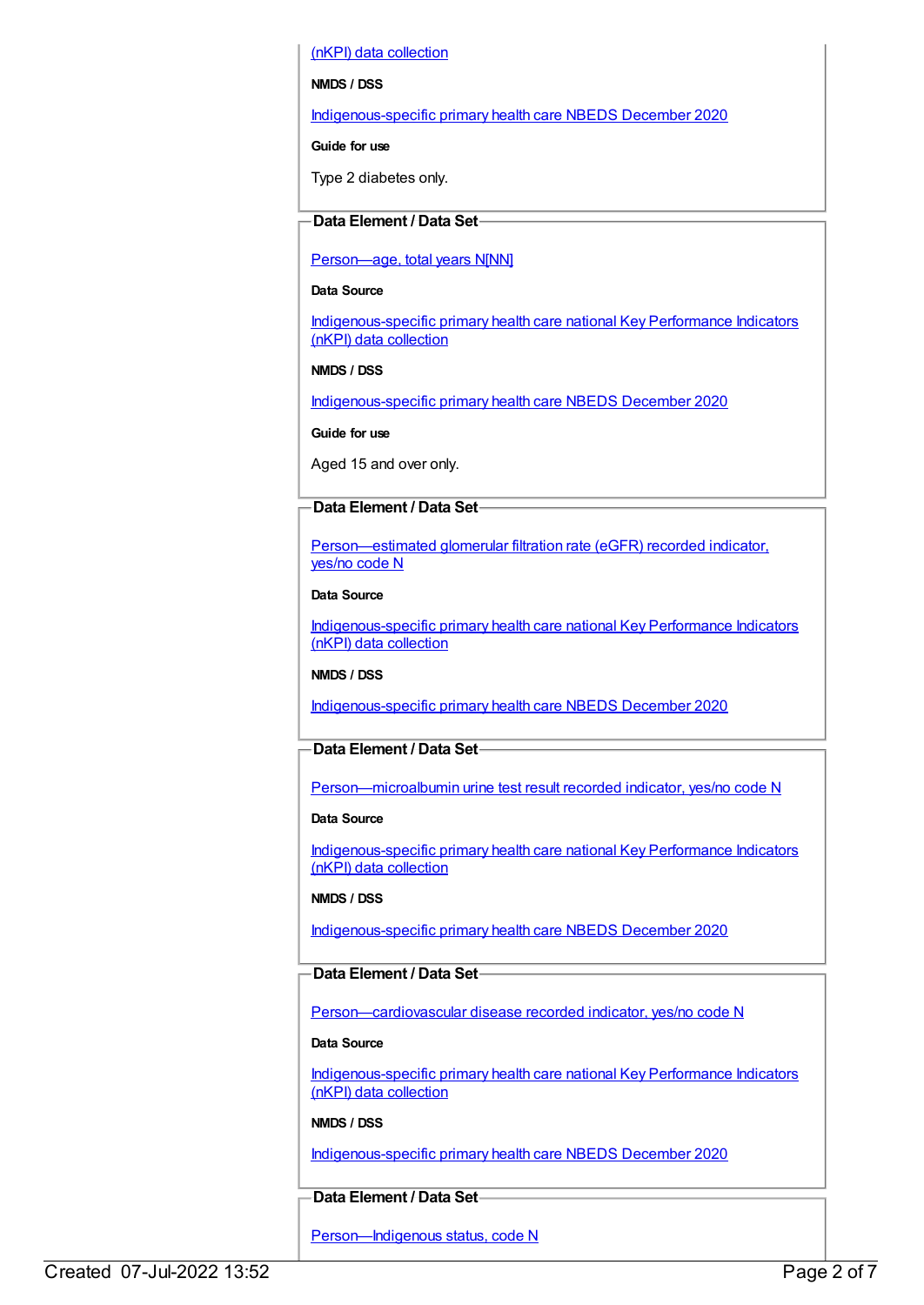#### **Data Source**

[Indigenous-specific](https://meteor.aihw.gov.au/content/737914) primary health care national Key Performance Indicators (nKPI) data collection

**NMDS / DSS**

[Indigenous-specific](https://meteor.aihw.gov.au/content/738532) primary health care NBEDS December 2020

**Guide for use**

Indigenous only.

## **Data Element / Data Set**

[Person—regular](https://meteor.aihw.gov.au/content/686291) client indicator, yes/no code N

#### **Data Source**

[Indigenous-specific](https://meteor.aihw.gov.au/content/737914) primary health care national Key Performance Indicators (nKPI) data collection

#### **NMDS / DSS**

[Indigenous-specific](https://meteor.aihw.gov.au/content/738532) primary health care NBEDS December 2020

#### **Guide for use**

Regular clients only.

**Denominator:** Calculation A: Total number of Indigenous regular clients aged 15 and over with type 2 diabetes.

> Calculation B: Total number of Indigenous regular clients aged 15 and over with CVD.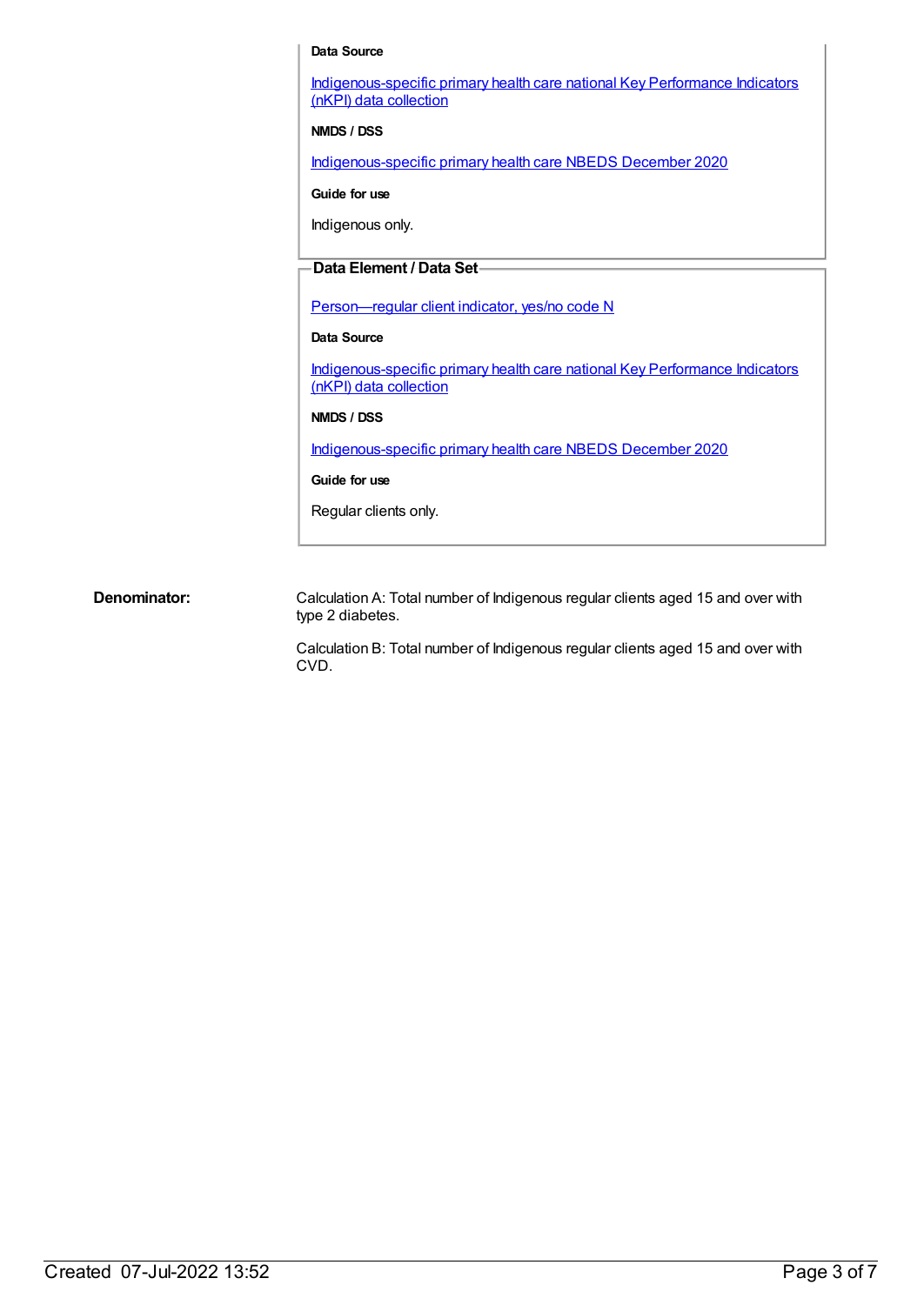#### **Denominator data elements:**

#### **Data Element / Data Set**

[Person—diabetes](https://meteor.aihw.gov.au/content/270194) mellitus status, code NN

#### **Data Source**

[Indigenous-specific](https://meteor.aihw.gov.au/content/737914) primary health care national Key Performance Indicators (nKPI) data collection

#### **NMDS / DSS**

[Indigenous-specific](https://meteor.aihw.gov.au/content/738532) primary health care NBEDS December 2020

**Guide for use**

Type 2 diabetes only.

#### **Data Element / Data Set**

[Person—age,](https://meteor.aihw.gov.au/content/303794) total years N[NN]

#### **Data Source**

[Indigenous-specific](https://meteor.aihw.gov.au/content/737914) primary health care national Key Performance Indicators (nKPI) data collection

**NMDS / DSS**

[Indigenous-specific](https://meteor.aihw.gov.au/content/738532) primary health care NBEDS December 2020

**Guide for use**

Aged 15 and over only.

## **Data Element / Data Set**

[Person—cardiovascular](https://meteor.aihw.gov.au/content/465948) disease recorded indicator, yes/no code N

#### **Data Source**

[Indigenous-specific](https://meteor.aihw.gov.au/content/737914) primary health care national Key Performance Indicators (nKPI) data collection

#### **NMDS / DSS**

[Indigenous-specific](https://meteor.aihw.gov.au/content/738532) primary health care NBEDS December 2020

### **Data Element / Data Set**

[Person—Indigenous](https://meteor.aihw.gov.au/content/602543) status, code N

#### **Data Source**

[Indigenous-specific](https://meteor.aihw.gov.au/content/737914) primary health care national Key Performance Indicators (nKPI) data collection

#### **NMDS / DSS**

[Indigenous-specific](https://meteor.aihw.gov.au/content/738532) primary health care NBEDS December 2020

**Guide for use**

Indigenous only.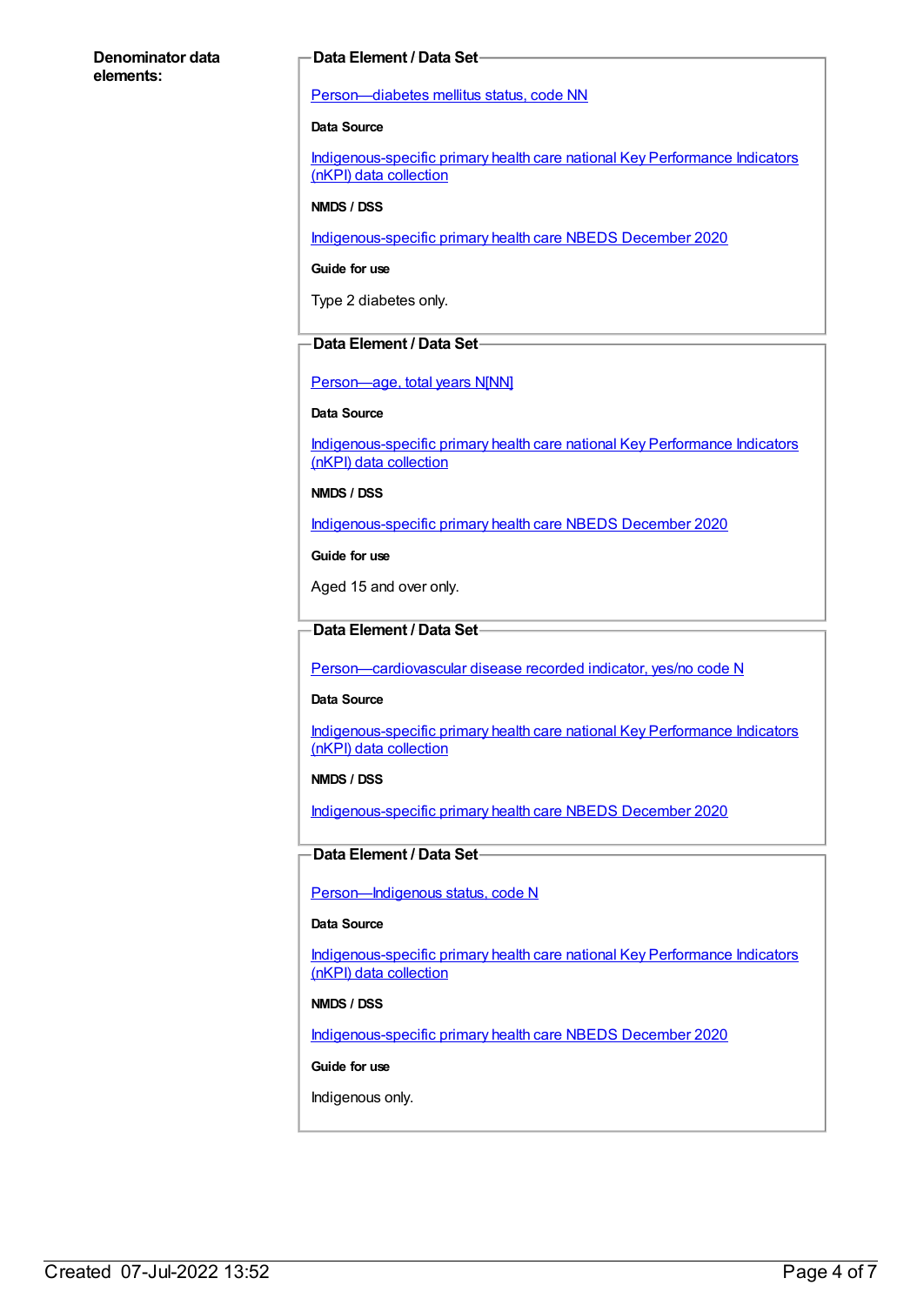- a) Male b) Female.
- 2. Age group: a) 15–24 years b) 25–34 years c) 35–44 years d) 45–54 years e) 55–64 years f) 65 years and over.

3. Clients who had:

a) an eGFR only

b) an ACR only

c) both an eGFR and an ACR.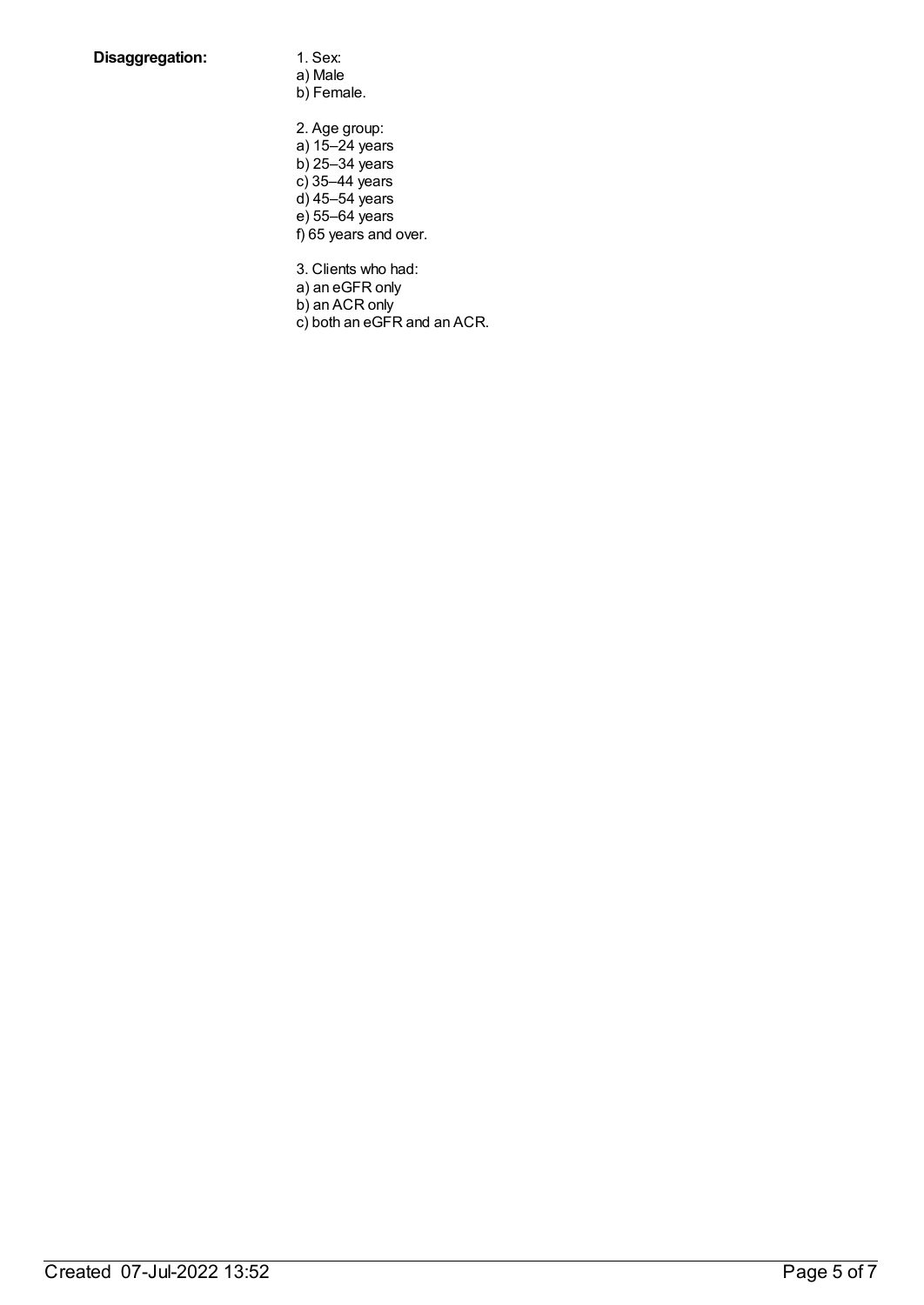#### **Disaggregation data elements:**

#### **Data Element / Data Set**

#### [Person—age,](https://meteor.aihw.gov.au/content/303794) total years N[NN]

#### **Data Source**

[Indigenous-specific](https://meteor.aihw.gov.au/content/737914) primary health care national Key Performance Indicators (nKPI) data collection

#### **NMDS / DSS**

[Indigenous-specific](https://meteor.aihw.gov.au/content/738532) primary health care NBEDS December 2020

**Guide for use**

Aged 15 and over only.

#### **Data Element / Data Set**

[Person—estimated](https://meteor.aihw.gov.au/content/464961) glomerular filtration rate (eGFR) recorded indicator, yes/no code N

#### **Data Source**

[Indigenous-specific](https://meteor.aihw.gov.au/content/737914) primary health care national Key Performance Indicators (nKPI) data collection

#### **NMDS / DSS**

[Indigenous-specific](https://meteor.aihw.gov.au/content/738532) primary health care NBEDS December 2020

### **Data Element / Data Set**

[Person—microalbumin](https://meteor.aihw.gov.au/content/464970) urine test result recorded indicator, yes/no code N

#### **Data Source**

[Indigenous-specific](https://meteor.aihw.gov.au/content/737914) primary health care national Key Performance Indicators (nKPI) data collection

#### **NMDS / DSS**

[Indigenous-specific](https://meteor.aihw.gov.au/content/738532) primary health care NBEDS December 2020

# **Data Element / Data Set**

[Person—sex,](https://meteor.aihw.gov.au/content/635126) code X

#### **Data Source**

[Indigenous-specific](https://meteor.aihw.gov.au/content/737914) primary health care national Key Performance Indicators (nKPI) data collection

#### **NMDS / DSS**

[Indigenous-specific](https://meteor.aihw.gov.au/content/738532) primary health care NBEDS December 2020

**Comments:** Census date for reporting is 31 December 2020.

# **Representational attributes**

| <b>Representation class:</b> | Percentage |
|------------------------------|------------|
| Data type:                   | Real       |
| Unit of measure:             | Person     |
| Format:                      | N[NN].N    |